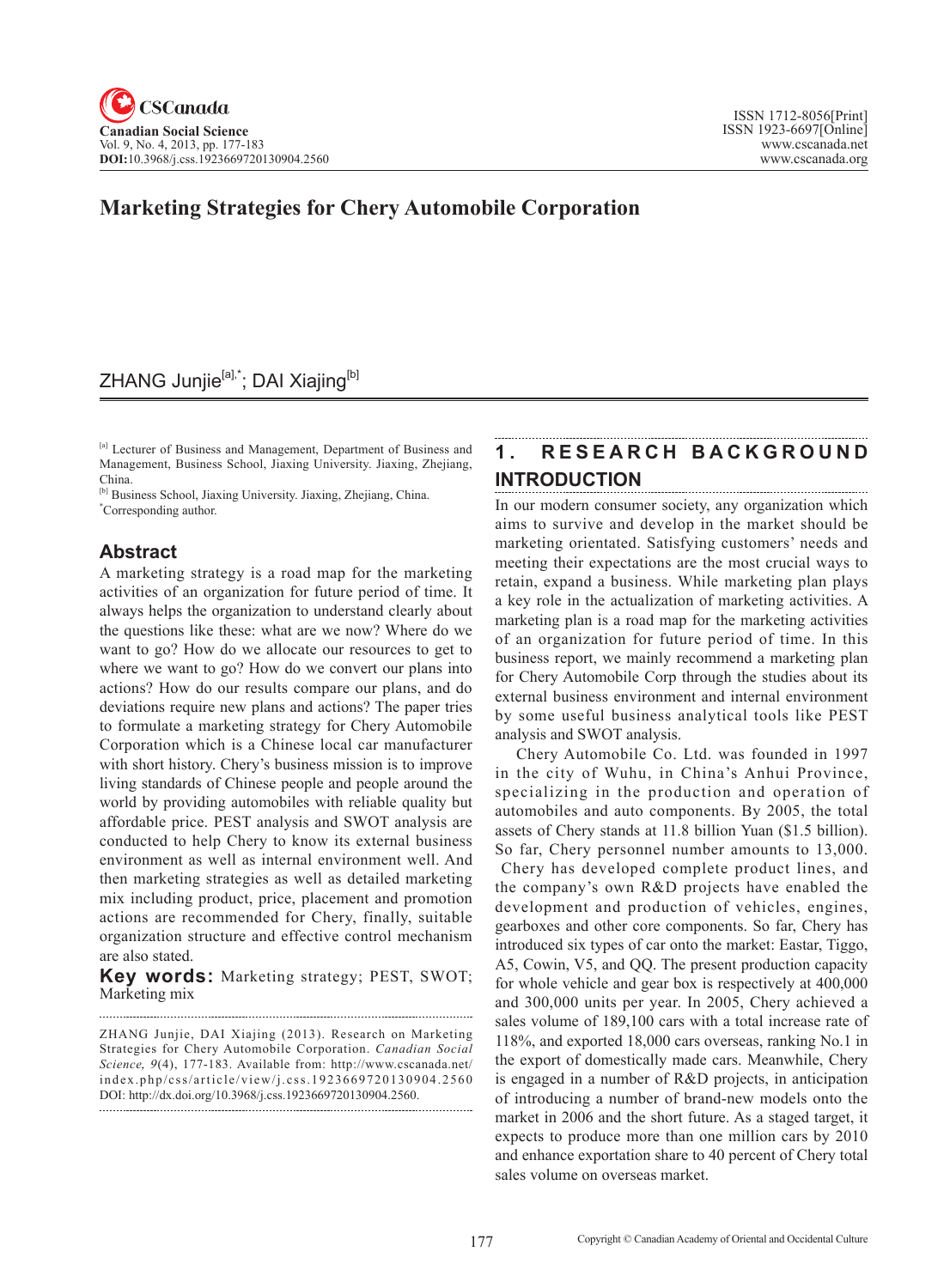## **2. CHERY CORPORATION'S BUSINESS MISSION AND MARKETING AUDIT**

Initially, an organization or a company should have a business mission in the whole process of market planning process, which means "what business are we in and what business do we want to be in? It could be seen as a means of giving direction to an organization in the sense of deciding what activities to focus upon and where the boundaries of these activities lie." (David, 2001, pp.35- 37) we think Chery's business mission is like this: we aim to improve living standards of Chinese people and people around the world by providing automobiles in reliable quality but with affordable price.

"The marketing audit is a systematic examination of a business's marketing environment, objectives, strategies and activities with a view to identifying key strategic issues, problems areas, and opportunities." (David, 2001, p.39) in fact, we do marketing audit to analyze the external environment and internal environment of an organization, that's because any organization conduct its business activities under the business environment, no organization can run its business successfully without considering about its external and internal environment.

External environment refer to Macro environment like Economic forces, Social/Cultural forces, Technological issues, Political/legal influence; The market like market size, customer, market segmentation and distribution; competition: who are the major competitors, what are their objectives and strategies, what are their strength and weakness, market shares and size of competitors, profitability analysis, entry barriers.

Internal environment refer to our own organization's operating results like sales, market share, profit margins, and costs; strategic issues analysis like marketing segmentation, core competence, positioning, portfolio analysis; marketing mix effectiveness: Product, Price, Place, Promotion, etc.

There are two traditional, important tools, PEST analysis and SWOT analysis are very helpful to analyze an organization's internal environment and external environment, although they seem simplified some complex analysis process, they still serve to highlight major issues.

#### **3. PEST ANALYSIS OF CHERY CORPORATION**

"Analysis of the external environment may be expressed by the acronym PEST, standing for political, economic, social-cultural, and technological factors, the PEST analysis is a useful tool for monitoring and evaluating forces which affect the organization over the long term (Janet, 2002, pp.23-25).

When we apply PEST analysis to Chery, we find:

## **3.1 Political-Legal Environment**

China is a political stable country although lots of people think Chinese do not have democracy in politics and are dominated by Chinese communist party.

Chinese government's legislation on automobile industry will be more comprehensive, the legislation includes strong encouragement of Chinese automobile companies' R&D, innovation capabilities and protection on automobile industry's Intellectual Property Rights, which is good news for Chery because the company's strategy is to enhance company's core competence by improving its own R&D capabilities and innovation. Therefore, it means Chery's strategy will be encouraged and supported by central government; besides, as the largest corporation in Anhui province, Chery is also supported by provincial and local government abundantly.

"The Chinese government has placed resources saving and environmental protection in an important strategic position as it works out the country's development goals." (2006 White paper on environmental protection, Chinese government). China is now at a stage of accelerated industrialization and urbanization when the contradiction between economic growth and environmental protection is particularly prominent. In some regions environmental pollution and ecological deterioration are still very serious. China's population will keep growing, and its total economic volume will quadruple that of 2000. As the demand on resources from economic and social development is increasing, environmental protection is facing greater pressure than ever before. Therefore, Chinese government will impose stricter control on automobile emission pollution. They encourage development of energy-saving and environmentallyfriendly cars were long overdue like some battery Hybrid energy or mixed breed energy.

### **3.2 Economic Environment**

As we all know, as a developing country, china's economy grows very rapidly, especially in year 2006, "China's economy accelerated at the fastest rate in more than a decade in the second quarter, growing by 11.3 per cent year-on-year on the back of a swelling trade surplus and rapid expansion in investment. The surprisingly strong growth in gross domestic product, which was up by 10.9 per cent in the first half of the year" (Richard McGregor, Financial Times, Jul 19, 2006) therefore, china's fast economic growth will definitely spur the development of automobile industry and people's consumption of automobiles.

With the fast development of economy, Chinese people's income have also been increased, for example, "The income of Beijing's urban citizens grew 13.7 percent and rural residents' revenues rose 10.4 percent in the first 10 months of this year, sources with the local statistical bureau announced on Tuesday." (China Daily, Nov15, 2006) More Chinese people become capable of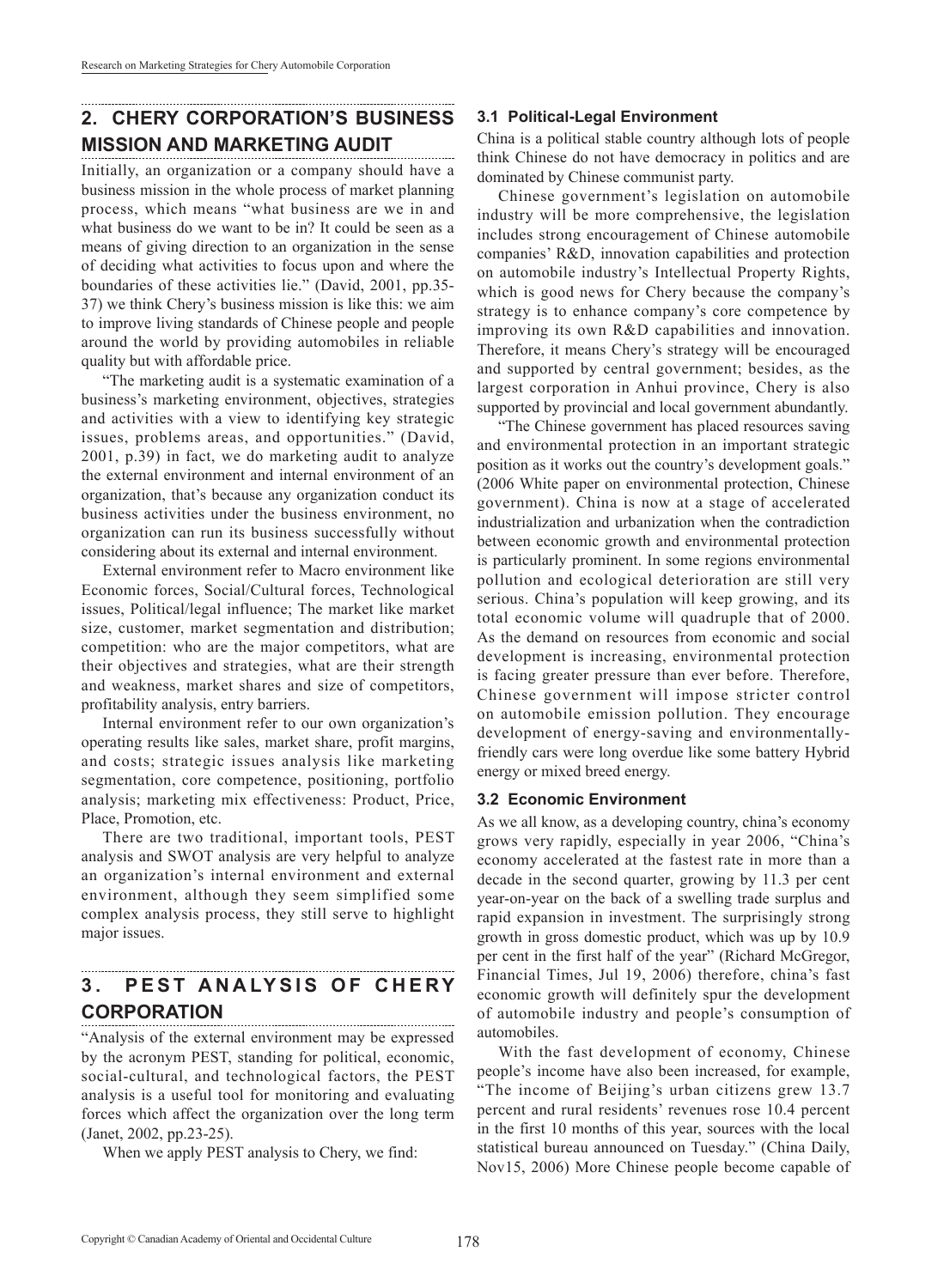purchasing private cars which once were regarded as very luxury products beyond their consumption capabilities. "In the first three quarters of this year, sales of domesticallymade vehicles grew by a quarter to 5.17 million units with car sales rocketing by more than 30 per cent. Fullyear sales are expected to total 7 million units, enabling the country to dwarf Japan as the world's second biggest vehicle market." (China Daily, Nov20, 2006)

### **3.3 Social-Cultural Environments**

China has the world's biggest population, it has 1.3 billion people, and therefore, China can be viewed as the biggest potential market in the world.

In recent years, Chinese university graduates are facing unemployment problems because of extra enrollment by Chinese universities in past years. This may be bad news for graduates but good news for business enterprises, since they can hire better staffs with less payment.

## **3.4 Technological Environment**

As we have mentioned above, Chinese enterprises' R&D and innovation are greatly encouraged and supported by Chinese government and provincial, local governments, "We aim to set up a technological innovation system that has enterprises as the main participants. It will be market-oriented and supported by close cooperation between industry, colleges and research institutions," said a Chinese government official. "China aims to raise spending on scientific research and development to 2 percent of GDP by 2010, according to a government document issued on Friday." (China Daily, Oct28, 2006)

We think a good technological environment should be based on a high level of technology education and training which would benefit the enterprises' recruitment of skilled workers, china seems shortage of skilled workers comparing with its fast growing manufacturing industry. Therefore, Chinese government has planed to strengthen the technology education and training, "Chinese Prime Minister Wen Jiabao said more efforts should be put into developing occupational and technology education, as it would help alleviate the shortage of skilled workers and help more migrant workers and urban unemployed obtain jobs." (China Daily, Nov 22, 2006)

### **4. SWOT ANALYSIS OF CHERY CORPORATION**

While the SWOT analysis is a commonly used planning tool, which assesses the firm's profile in terms of its strength, weakness, opportunities and threats. Focusing on both internal and external environments, it serves to highlight a firm's distinctive competences, which will enable it to gain competitive advantage. When we apply SWOT analysis to Chery, we find that:

## **4.1 Strength**

Chery has strength of independent R&D capabilities, Chery has established its own R&D institution with more than 1000 expertise and knowledgeable staffs, it contributes about 10% of its annual sales to the R&D activities, which was regarded very high comparing with its competitors. Chery also has independent intellectual property rights on its core technologies, such as engine named by "Chery power".

Chery has strength of cost-saving by its location. Wuhu is a medium-sized city in Anhui province, compared with Chery's competitors' locations (always big cities like Beijing, Shanghai), Chery's cost of operation will be much less because of relative lower wages of workers in medium-sized cities. While Wuhu is very near from Nanjing where the second largest amount of universities, vocational colleges are in China, therefore, Chery accesses skilled workers while still maintaining relative lower costs.

Chery has strength of entrepreunial and flexible spirit in running business. It is not a classic state-owned enterprise but was actually managed by some talented and energetic entrepreneurs. Chery is less bureaucratic and more entrepreneurial than state-owned competitors.

Chery has rapid growth rate, especially, in microcar markets by its model QQ which has gained good reputation and brand image for Chery.

As an independent Chinese car manufacturer who doesn't rely on foreign core technologies to produce engines, Chery has won some nationalistic sentiment among Chinese patriots.

## **4.2 Weakness**

Comparing with world-famous car giants, Chery still lags behind in R&D, product design, quality and management expertise because of its short history and limited resources.

Chery's brand image and influence can not match those world-known car makers like Ford, GM, Toyota, Nissan, etc. Though it has gained certain market share against those famous brands, consumers still regard it as a just emerging brand, of which the most attractive thing is low price, but no more.

## **4.3 Opportunities**

Chinese market has great potential, China has much less cars per 1000 people than developed countries.

More Chinese people will buy cars. Because of fast developing economy, consumer's purchasing power in China has been picked up rapidly, especially in the country's prosperous coastal urban areas. More middleincome Chinese families can afford cars in the coming years thanks to rising income and falling car prices. "The China Automotive Show has opened in Beijing amid rocketing sales and few signs that growing traffic congestion, pollution and rising fuel prices were clouding the future of the industry (AFP, Nov 20, 2006)."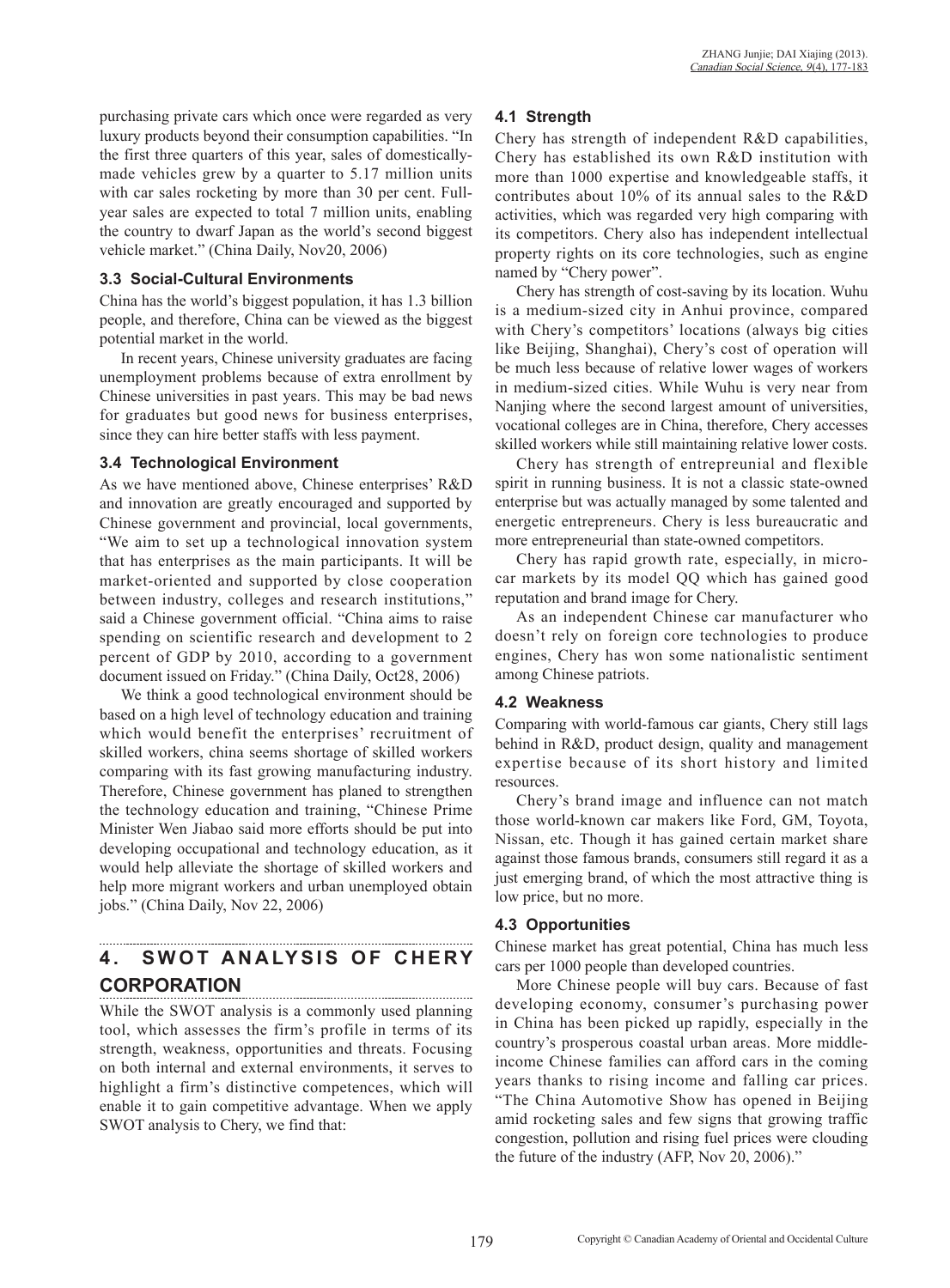Specialization in micro-car manufacturing can be an opportunity for Chery because of rising fuel prices. Micro-car consumes less fuel.

Penetration into middle-end markets but with lower cost is still an opportunity for Chery. Strengthening R&D on environment-friendly energy is the most beneficial opportunity but with the greatest expense.



Note:<sup>A</sup>Cars, buses, and freight vehicles, but not two-wheelers

Source: "World Development Indicators 2005,"The World Bank,March 2005; Wilson,Dominic and Roopa Purushothaman, "Dreaming with BRICs: The Path to 2050,"Goldman Sachs, October1, 2003; IBM Institute for Business Value analysis.

#### **4.4 Threats**

automotive industry and It's a tough market because every global manufacturer is there" said Bruce Belzowski, an auto industry researcher who works at the University of Michigan's Transportation Research Institute. (Investor's Business Daily, Oct 26, 2006) Because of fierce competition, customers have so many choices of car models and price has been cut down by many producers. "Competition has kicked in. People can choose from 120 models now," said Michael Dunne, president of Automotive Resources Asia, a consulting firm that was recently acquired by J. D. Power & Associates. "There's a lot of pressure on pricing, which is coming down double

The biggest threat is more and more fierce competition in Chinese auto-market. "China is the wild, Wild West of the digits each year." (Investor's Business Daily, Oct 26, 2006)

> Infrastructure challenges affecting automotive development, such as road infrastructure, gas station distribution, traffic management and parking space availability. Road infrastructure needs to link rural and urban China; there is an abundant of gas stations, but they are unevenly distributed; management of the transportation infrastructure is a key challenge; a parking space shortage aggravates the situation.

Higher fees for fuels and routine maintenance.

| Fuel and maintenance costs (authorized | Average annual expenditures (USD)* |         | % of Households' gross annual |
|----------------------------------------|------------------------------------|---------|-------------------------------|
| and unauthorized dealerships)          | <b>2001</b>                        | 2005    | salary for 2005*              |
| Fuel                                   | \$710                              | \$986   | $8.0\%$                       |
| Routine Maintenance                    | \$111                              | \$119   | $.0\%$                        |
| Total                                  | \$822                              | \$1.105 | $9.0\%$                       |

(Source: J. D Power & Associate, 2006)

# **5. MARKETING STRATEGIES FOR CHERY CORPORATION**

The results of PEST analysis and SWOT analysis lead us to form some marketing strategies for Chery.

#### **5.1 Product Development**

Chery can have product development strategy which involves increasing sales by improving present products or developing new products for current markets. Chery's micro-car model QQ has been very successful in the

market by its low price, less fuel consumption as well as fashionable design. QQ has established some brand image and customer loyalty for Chery. We suggest Chery develop and improve its micro-car models to increase market shares. Chery's middle-end models like Eastar also have stable market shares by its similar quality with famous brands but with lower price. We think Chery has possibility to increase its middle-end models sales by continuing to improve middle-end cars' quality and design while still maintaining lower price than its competitors.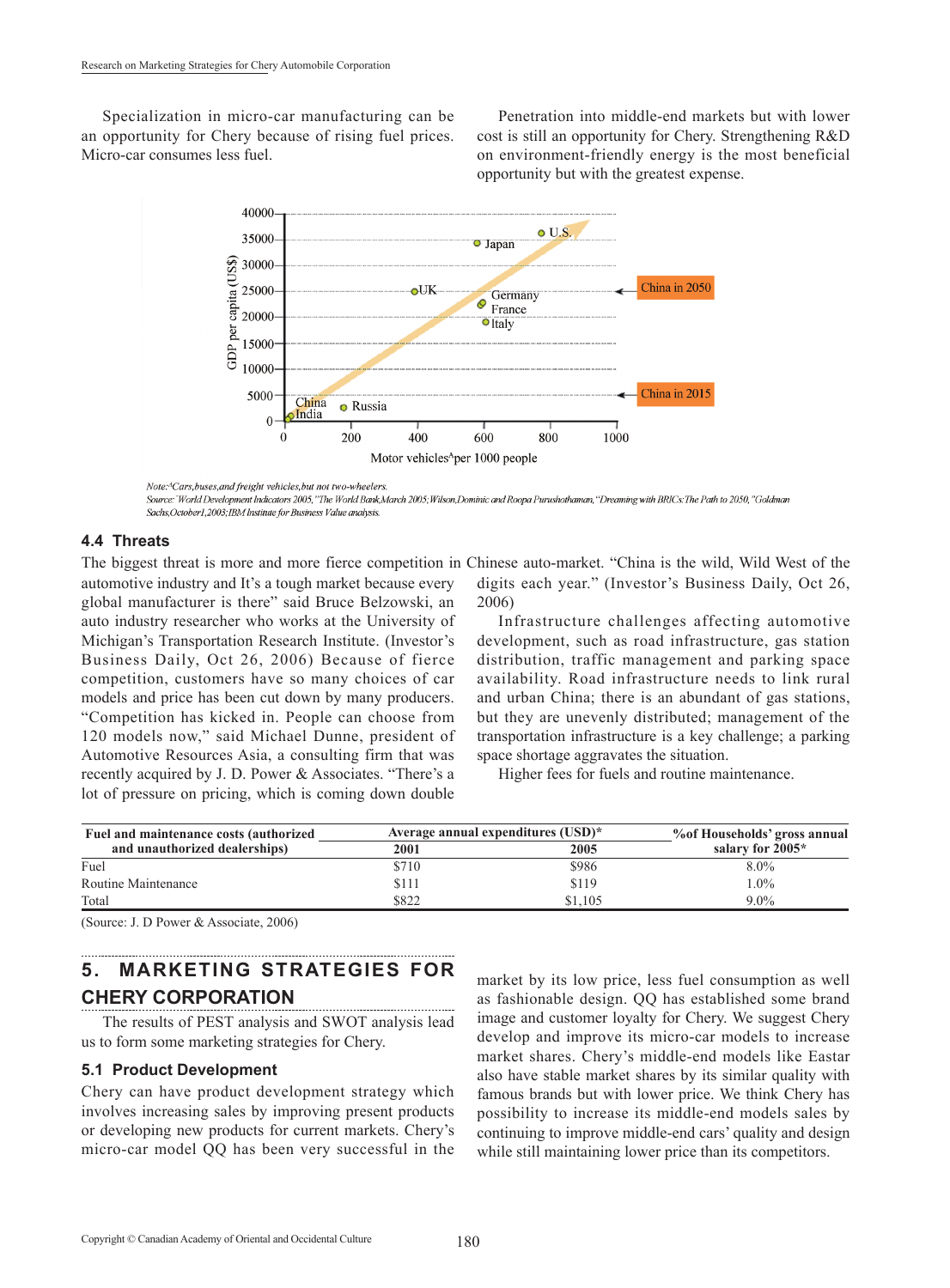### **5.2 Market Development**

Second, Chery can expand its sales in foreign markets, especially, in emerging markets like Vietnam, Thiland, Middle East countries, etc. in fact, Chery has achieved good performance in those emerging markets by its inexpensive, reliable cars. The profits generation in those foreign markets can strengthen and provide more funding for its domestic operation.

### **5.3 Target Markets and Market Segmentation**

Third, we think Chery should be very clear about its target markets or market segmentation. According to our research, Chery's target markets can be classified into two categories. First, young people and people young at heart, they mainly buy Chery's micro-cars. Second, middle-class customers who have stable income but not so wealthy, they mainly buy Chery's middle-end cars.

## **5.4 Competitor Targets**

Chery should be alert about its competitors, the competition in Chinese automobile market become more fierce, any company who want to survive and develop in that tough market must understand and be careful about its competitors. We believe Chery's competitors can be classified into three categories:

First, foreign giants who have world-famous brand, strong R&D capabilities as well as long history management expertise, although they mainly aim to control high-end markets, they also have continuous discount to compete in low-middle end markets

Second, Joint ventures between Chinese state-owned enterprises and foreign car giants like SAIC (Shanghai Auto Industrial Corp). Those joint ventures actually have both the strength of local marketing expertise and world's class technology.

The third category is other Chinese local brands such as Geely, Hafei, Tianjin, etc. those companies provide similar products with Chery, they can be viewed as the same class of competitors. Besides, there are also lots of potential competitors who attempt to enter into Chinese automobile market in the near future.



Source: OSAT and IBM Institute for Business Value analysis.

# **6. MARKETING MIX OF CHERY CORPORATION**

Having selected the target market consumers and understanding its target competitors, Chery should take steps to satisfy those target customers' needs, the organization, especially, the marketing department should take some action and develop a complete marketing program to reach consumers by using a combination of four tools, often called the "4Ps or Marketing Mix: Product, Price, Promotion and Place" (Berkowitz, 1997, p.13) we will analyze those 4Ps for Chery in turn.

## **6.1 Product**

According to our analysis, chery should continue to develop its product to satisfy its target markets better. We suggest Chery develop its products in the three following ways:

First, continue to specialize in micro-car manufacturing and have further improvement in its micro-car, for example, it can add some fashionable entertainment in the car like MP4, or computer games like PSP or redesign the space of the car to provide fixed place for basketball, football, or tennis, etc. although all those things can be just placed randomly, if you have special design for them, it will be better. It can also redesign the outlook of the car, make the car seem more fashionable, and cute. Do some research to know young people's expectation about the design? A good name is very important to win customers; young people seem not like names that represent glory success or luxury, that will represent old age and worldliness by their sights. However, a cute, fashionable and easy-to-remember name always win young people's heart.

Second, develop middle-end models to meet some middle class consumers' needs, Chinese middle class like high school teachers, university teachers, doctors, civil servants actually have stable income but still not so wealthy to afford expensive cars from world-famous brands. Therefore, Chinese brand with relative lower cost but in reliable quality are still attractive to them. We recommend Chery compete for middle-end market shares against those world famous brands, on the basis of providing similar quality but with lower price products.

Third, strengthen its R&D on environmental-friendly energies usage although it seems expensive to invest in short-term, it will be strategic beneficial in the long run. as we have mentioned above, environmental protection and alternative energies have become more and more influential to car manufacturer. We believe environmentalfriendly energy's R&D and practical usage will give a carmaker great competitive advantage because the society becomes more aware of the importance of environmental protection and maintenance.

### **6.2 Price**

Chery must be very clear about its pricing objectives, methods and the factors which influence price setting, it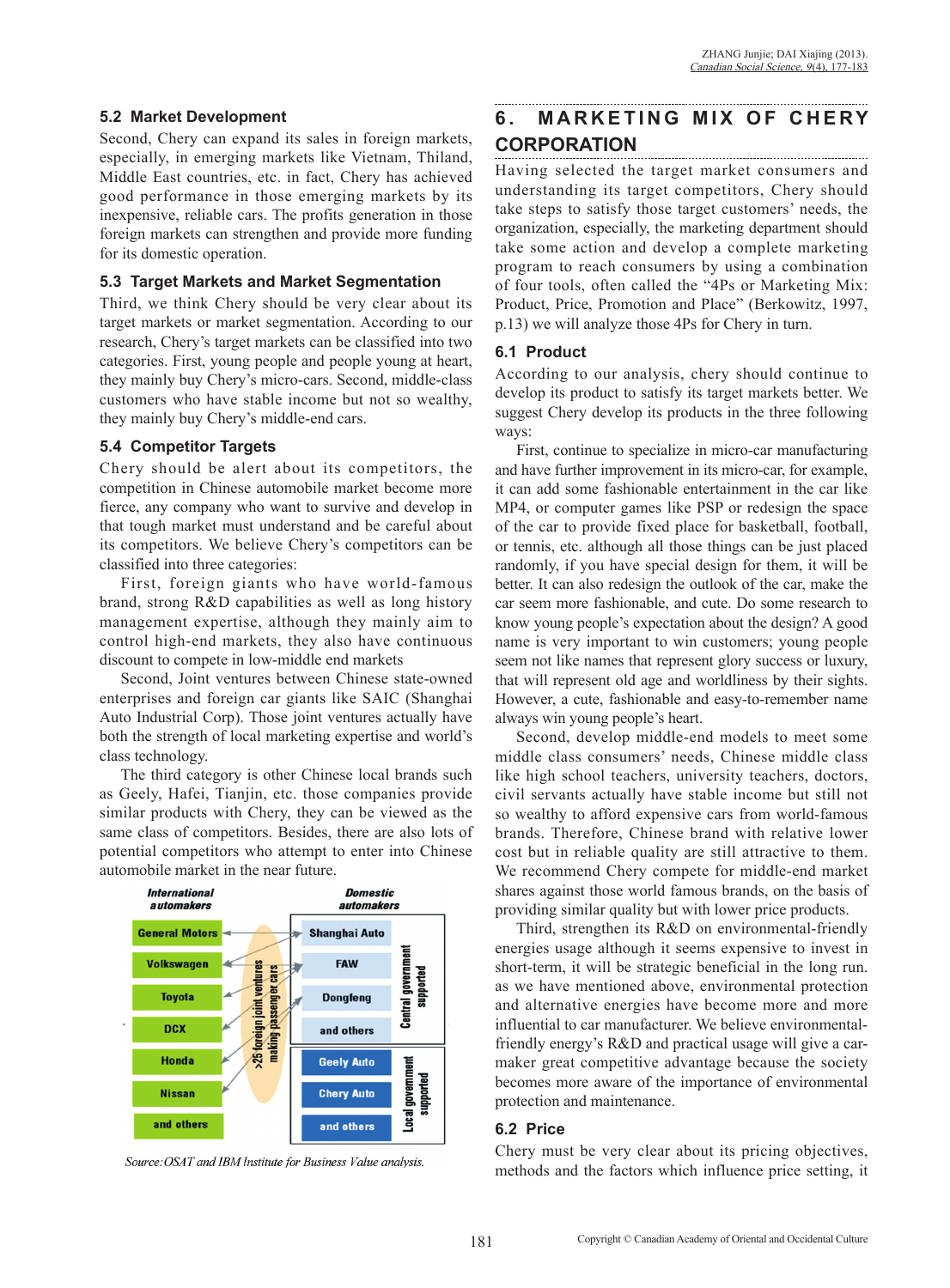can also use some price strategies like discount, sales, and allowance to attract customers. Since the company adopts cost-leadership strategy, Chery must set its price below the average industrial level. Comparing with its strong brand competitors, Chery should set price much lower in similar models. In order to maintain profits, it asks much for Chery to control its cost effectively.

## **6.3 Place**

Basically, lots of car giants set up 4S store, (4S means Sales, Service, Spare parts and Surveys) as their main placement.

4S store is a good placement for Chery too, but we think Chery's placement could be wider. We recommend it set up small service store near residential area which provides basic spare part, after sales service, repairs, it will be cheaper than setting up 4S store but it will be more convenient and less expensive.in providing services to customer. Auto trader market which like a super center for car sales is also a good placement, Chery should establish good relationship with those retailers to have better place to sell cars. Franchising can be a cost saving but rapid way for Chery to expand its business. However, it should be on the basis of uniform management. Online market will still be a significant try for Chery although e-commerce is still with lots of problems in China. Chery can develop its online sales mainly among youth; they may accept that way more willingly.

## **6.4 Promotion**

According to David, "promotion can be viewed as promotional mix like advertising, personal selling, sales promotions, public relations, direct marketing and internet and on-line promotion. By these means the target audience is made aware of the existence of a product or service and the benefits that it confers to customers." (David, 2000, p.15) we suggest Chery improve its promotion in the following ways:

First, Chery should cooperate with its retailers to improve advertising and promotion for its products, a cooperative and mutual-dependent way should be established to conduct better promotion.

Second, conduct promotion in a cool and fashionable way. Because Chery's target markets are mainly composed of young people, Chery had better conduct its promotion in a special way to suit young people's tastes. For example, organize a competition about cool beautification of Chery cars among the owners, young owners always like to decorate their cars in a way they believe cool and fashionable, therefore, we can organize some competitions and vote for the coolest and most fashionable decoration among owners, owners can just vote for coolest decoration on the internet because all the candidates' decoration photos are displayed on the internet.

Third, auto exhibition is still a good way for promotion, for example, 2006 Beijing international auto exhibition, which is a practical way to promote the products to consumers, by which consumers can see the real, latest model, or ask professional staff for the information about the car, or even have a ride for try in the car. It is also an opportunity to establish good relationship with customers, and a channel to establish right public relation with government, press media, and other corporations.

Fourth, the promotion can be connected with sport events like car racing, football league, basketball match, etc. although it is always expensive, we do have lots of successful examples of promotion through sport activities.

Fifth, promotion on the internet, it is the most popular, relative inexpensive way, cooperate with some big servers like Yahoo, Google, MSN, etc. Chery can have a good display of its products on the internet; it can also design interesting flash games for its products or issue some essays to have brief explanation about its products and service

Sixth, traditional media like TV, newspaper, magazine, Bus-advertising can still is applied for promotion. TV is the most expensive way, as a developing enterprise, Chery should be very cautious about the cost of TV advertising.

# **7. ORGANIZATION AND CONTROL**

No marketing plan will succeed unless it 'degenerates into work' (Drucker, 1993, p.128.) therefore, Chery should have a dedicated marketing department to implement the marketing plan, it can have several specialized teams to implement different functions of its marketing plans in company, for example, it can set up a specialized team for internet promotion activities. Besides, a marketing plan can not be realized by only marketing department, all departments like production, R&D, Finance, HRM, etc must cooperate with each other to form integrated efforts. Therefore, Chery should have reasonable management in coordinating different departments to realize its marketing plan together.

The final stage in Chery's marketing planning process is evaluation and control. Chery should have short-term control systems which control and evaluate the results on a weekly, monthly, quarterly and annual basis as well as long-term control systems like some strategic control system to check whether the plans keep pace with real capabilities and environment.

# **REFERENCES**

- Auto market in fierce competition. (2006, November 22). *China Daily*.
- Beijing Int'l Automotive Exhibition. (2006, October 28). *China Daily*.
- Berkowitz, Kerin, Hartley, & Rudellius (2000). *Marketing* (5th ed.). USA: McGraw-Hill, Von Hoffmann Press, Inc.